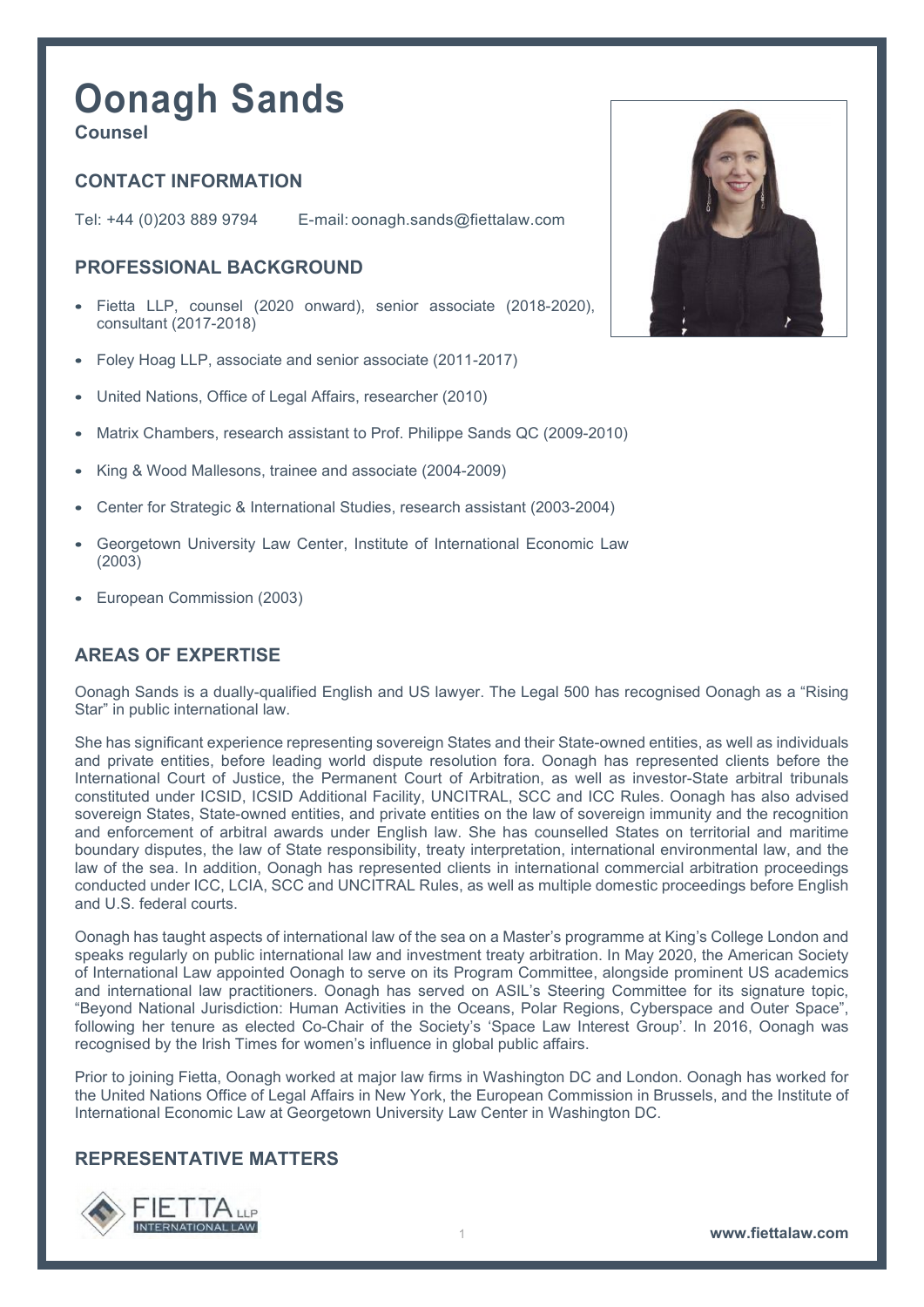Highlights of Oonagh's contentious practice have included:

- Representing the respondent State in a pending *ad hoc* arbitration brought by a Canadian investor under a bilateral investment treaty involving issues of State succession with respect to real estate interests
- Representing more than 900 Greek and Luxembourgian investors in a pending ICSID arbitration brought under two bilateral investment treaties against Cyprus
- Representing Mr Bahgat, a Finnish national, in his UNCITRAL arbitration brought against Egypt under two successive Finland-Egypt BITs in relation to an iron ore and steel producing concession
- Advising Mr Bahgat in defending an application brought by Egypt in the Netherlands (the seat of the arbitration) to set-aside his arbitral award
- Advising Mr Bahgat in connection with enforcement proceedings relating to his arbitral award against Egypt worth over US\$ 115 million, working with local counsel in multiple jurisdictions around the world
- Advising PL Holdings S.à r.l., a Luxembourg company, in set-aside proceedings in Sweden (the seat of the arbitration) relating to two awards against Poland worth in excess of €150 million
- Representing Big Sky Energy Corporation, a US oil company, in an ICSID arbitration brought under a bilateral investment treaty against Kazakhstan
- Representing three Cypriot companies in an SCC arbitration under the Energy Charter Treaty against Ukraine, involving allegations of, inter alia, bribery and corruption
- Counsel to the Philippines in an international arbitral proceeding regarding maritime entitlements brought under Annex VII of UNCLOS and administered by the PCA
- Counsel to Somalia in a dispute against Kenya concerning delimitation of a maritime boundary in the Indian **Ocean**
- Counsel to Ecuador in a case against Colombia concerning aerial spraying of herbicides near the Ecuadorian border
- Drafted written pleadings for Georgia in response to Preliminary Objections to jurisdiction raised by Russia
- Counsel to India in an UNCITRAL arbitration under the France-India bilateral investment treaty arising from a contract concerning the supply and operation of cargo handling equipment
- Counsel to Bangladesh and its State-owned entities in an ICSID arbitration regarding two gas-field blowouts involving gas production contracts
- Counsel to Ecuador in an UNCITRAL arbitration under the Ecuador-US bilateral investment treaty arising out of treatment of a foreign investor by the Ecuadorean judiciary
- Counsel to El Salvador in an ICSID arbitration brought under the Salvadoran Investment Law in relation to a gold mining concession
- Counsel to El Salvador in an ICSID arbitration brought under the Salvadorian Foreign Investment Law with respect to a geothermal energy project
- Counsel to El Salvador in the annulment phase of an ICSID arbitration by a US claimant under the DR-CAFTA regarding exploration licences and environmental permits for mining precious metals
- Representing a State-owned naval engineering firm in ICC proceedings in connection with breach of contract claims relating to improvements on military vessels
- Counsel to Libya in an UNCITRAL arbitration administered by the PCA under the investment treaty of the Organisation of Islamic Cooperation regarding contracts for construction projects

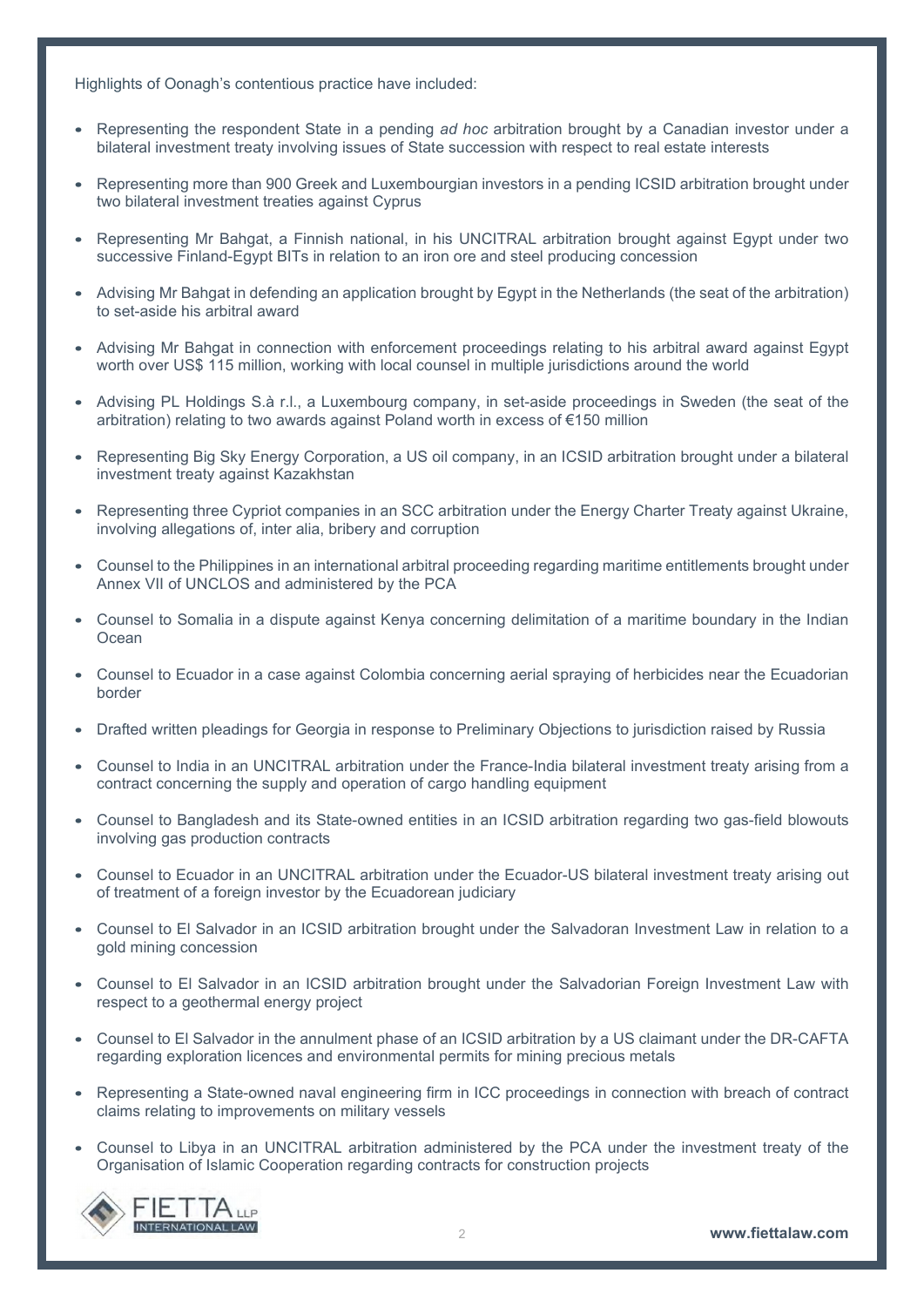- Counsel to Venezuela in an ICSID arbitration under the Venezuela-Belgium/Luxembourg and Venezuela-Portugal bilateral investment treaties in respect of a hot briquetted iron production plant
- Counsel to Venezuela against a foreign mining company in an ICSID Additional Facility arbitration concerning a gold mining concession brought by a Canadian investor under a bilateral investment treaty
- Counsel to Venezuela in an ICSID Additional Facility proceeding brought by a Canadian company under a bilateral investment treaty in connection with a gold mining concession
- Counsel to Venezuela in an ICSID Additional Facility proceeding brought by a Canadian company under the Canada-Venezuela bilateral investment treaty in connection with a mining operations contract
- Advising an international financial investor on UK State immunity issues in the context of enforcement of an arbitral award under a BIT against a European State
- Counsel to a large energy company in ICC proceedings brought by a consortium in connection with breach of contract claims relating to enhanced oil recovery techniques
- Counsel to a US software manufacturing company and its Hong Kong subsidiary in an ICC arbitration against an Asian distribution company
- Research assistant to arbitrator in a NAFTA arbitration administered under ICSID Additional Facility Rules regarding two petroleum development projects off the coast of Canada

Highlights of Oonagh's advisory practice have included:

- Advising a sovereign State in relation to maritime claims with its neighbouring States
- Advising an Asian State on maritime boundary delimitation with its neighbours, international environmental law and several other aspects of public international law
- Advising an Asian State on various aspects of maritime boundary delimitation with its neighbours
- Advising an Asian State in relation to a land and maritime boundary dispute with a neighbouring State
- Advising an Asian State on issues of maritime delimitation, navigation and international environmental law in connection with a dispute related to a major international port and land reclamation activities
- Advising the Central Bank of a sovereign State with respect to protecting State-owned assets from attachment in the post-award phase of an UNCITRAL investment treaty arbitration
- Advising a multinational corporation in an investment treaty dispute with the Kyrgyz Republic
- Advising a European private equity fund in connection with the structuring of its international investments
- Advising a European renewable energy company with respect to potential investment treaty claims against an Eastern European State
- Advising an international telecoms company with respect to potential investment treaty claims against an Eastern European State
- Advising US financial entities in relation to sovereign immunity and attachment proceedings against a sovereign **State**

## **PUBLICATIONS AND SPEAKING ENGAGEMENTS**

• "Recent Treaties and Reform Proposals on the Standing and Rights of Shareholders and Companies in Investment Treaty Arbitration", Austrian Yearbook on International Arbitration 2023 (forthcoming)

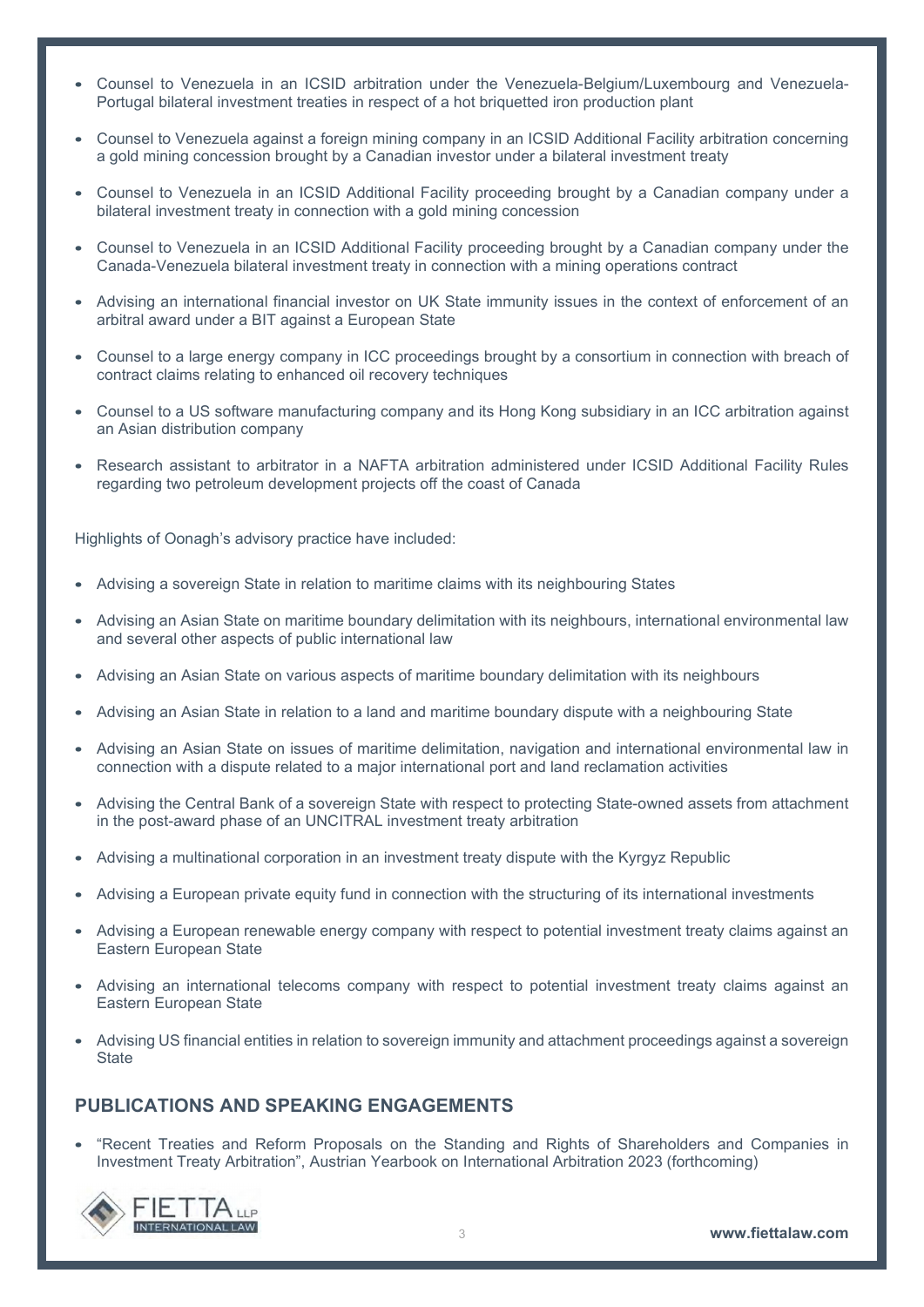- Panellist, "Climate Change in Investor-State Arbitration: Where Are We Now and What Does the Future Hold?", International Law Association (British Branch) Spring Conference 2022
- Moderator, "Recent Treaties and Reform Proposals on the Standing and Rights of Shareholders and Companies in Investment Treaty Arbitration", Vienna Arbitration Days 2022
- Co-moderator (with Ryce Lee), "How States Negotiate Their Treaties", part of the 2021 Public International Law Webinar Series, co-organised by Rajah & Tann Singapore LLP, Duxton Hill Chambers, David Grief International Consultancy, Fietta LLP, and the University of Sydney, October 2021
- Panellist, "The Legal Regime of Outer Space" and "The Laws Governing Space Applications", London Institute of Space Policy and Law, October 2021
- Guest Lecturer, King's College London, "Regulating offshore resources in International Law: an introduction to the Continental Shelf and Exclusive Economic Zone/contemporary offshore challenges", March 2021
- Speaker, "Marine biodiversity in areas beyond national jurisdiction where are we now?", organised by Matrix Chambers, Fietta LLP and the American Society of International Law, November 2020
- Speaker, "International Private Practice Jobs in a Time of COVID", Midyear Meeting, American Society of International Law, October 2020
- Speaker, "The Artemis Accords and the Future of Space Governance", hosted by the Space Court Foundation, a non-profit educational organisation in the United States, August 2020
- Speaker, "Commercial Space Understanding the Rules Behind NewSpace", organised by the Center for Air and Space Law of the University of Mississippi School of Law and the Space Court Foundation, April 2020
- "ICSID committee partially annuls tribunal's dismissal of claims with prejudice (RSM Production Corporation v Saint Lucia)", LexisPSL, July 2019
- Speaker, "UNCLOS and Modern Challenges in the Law of the Sea", organised by Fietta LLP and Matrix Chambers, November 2018
- Speaker, "Intersections of Commercial and National Security Space", National Press Club, Washington DC, organised by the University of Nebraska College of Law and the American Society of International Law, September 2018
- Speaker, Forum on Air & Space Law of the American Bar Association, Washington DC, June 2018
- Speaker, "Top Tips for Advocacy in Arbitration", Young Practitioners' Seminar, Arbitration Ireland & International Centre for Dispute Resolution, November 2017
- Moderator, "Making Space for Private Actors", Annual Meeting of the American Society of International Law, Washington DC, April 2017
- Speaker, "The 50th Anniversary of the Outer Space Treaty", Symposium organised by the American Society of International Law and Georgetown University Law Center, January 2017
- "Procedural Fairness in Investor-State Arbitration", British Institute of International and Comparative Law, 2015
- "European Conflict of Law Rules for Non-Contractual Liability: The Rome II Regulation", 168 I.H.L 88-91, 2009
- "Free Speech, Hate Speech and Incitement", 1580 Sol. J. 238-39, 2006 (with David I. Shapiro)
- "Sheer Terror", 149 Sol. J., 1372-73, 2005 (with David I. Shapiro)
- "British Prevention of Terrorism Act", ASIL Insights, American Society of International Law, Washington DC, 2005